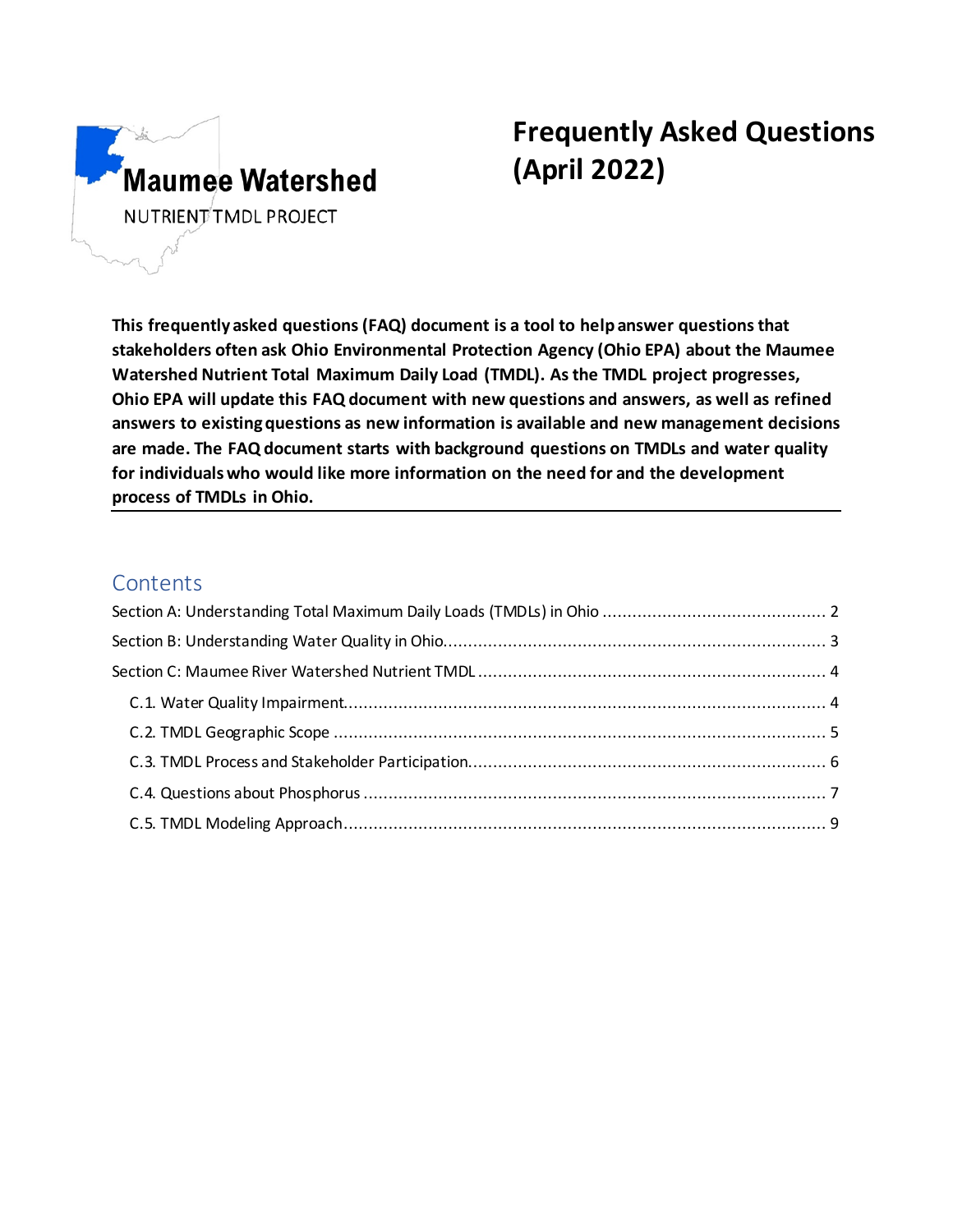# <span id="page-1-0"></span>Section A: Understanding Total Maximum Daily Loads (TMDLs) in Ohio

This section provides FAQs and answers about TMDL development in Ohio.

#### **Question 1. What is a TMDL?**

A TMDL is like a diet you might follow to improve your health. Where a diet might limit the total number of calories you consume, a TMDL establishes a budget for a pollutant entering a stream or other waterbody. Also, as a diet might budget calories to different major food groups, a TMDL provides a budget for different sources of pollution. For more detailed information on TMDLs you can visit Ohio EPA's *Guide to Total Maximum Daily Loads*

[\(https://epa.ohio.gov/static/Portals/35/tmdl/TMDL\\_Fact\\_Sheet\\_Feb\\_2020.pdf\)](https://epa.ohio.gov/static/Portals/35/tmdl/TMDL_Fact_Sheet_Feb_2020.pdf) and U.S. EPA's *TMDL FAQ (*[https://www.epa.gov/tmdl/overview-total-maximum-daily-loads-tmdls\)](https://www.epa.gov/tmdl/overview-total-maximum-daily-loads-tmdls).

#### **Question 2. When are TMDLs developed?**

When a waterbody isn't meeting water quality standards for a specific pollutant, a state is required to calculate a TMDL. See section B for more information on water quality standards and how Ohio EPA identifies waterbodies that do not meet them.

#### **Question 3. Who develops TMDLs in Ohio?**

The federal Clean Water Act requires states to develop TMDLs. In Ohio this means Ohio EPA is responsible for leading TMDL development. Ohio EPA works with many partners, including federal and state agencies, local governments, non-profits, consultants, and local stakeholders.

#### **Question 4. What is Ohio's TMDL development process?**

Developing and implementing TMDLs is done as an iterative processin Ohio. The process starts with assessing a waterbody. Once a waterbody has been identified as needing a TMDL, a strategy is then developed and implemented. During implementation, the waterbody is re-evaluated, and then the strategy adapts to new information until the waterbody is restored.

To establish a TMDL Ohio law requires Ohio EPA to follow a 5-step process, with the steps identified in the figure below. Each step has a public comment period where stakeholders can provide feedback for Ohio EPA to improve the draft documents and the overall strategy. For more information on what these steps involve please see the Ohio EPA's *Guide to Total Maximum Daily Loads:* [https://epa.ohio.gov/static/Portals/35/tmdl/TMDL\\_Fact\\_Sheet\\_Feb\\_2020.pdf.](https://epa.ohio.gov/static/Portals/35/tmdl/TMDL_Fact_Sheet_Feb_2020.pdf)

> **STUDY PLAN** BIOLOGICAL AND WATER QUALITY REPORT **LOADING ANALYSIS PLAN** PRELIMINARY MODELING RESULTS OFFICIAL DRAFT TMDL

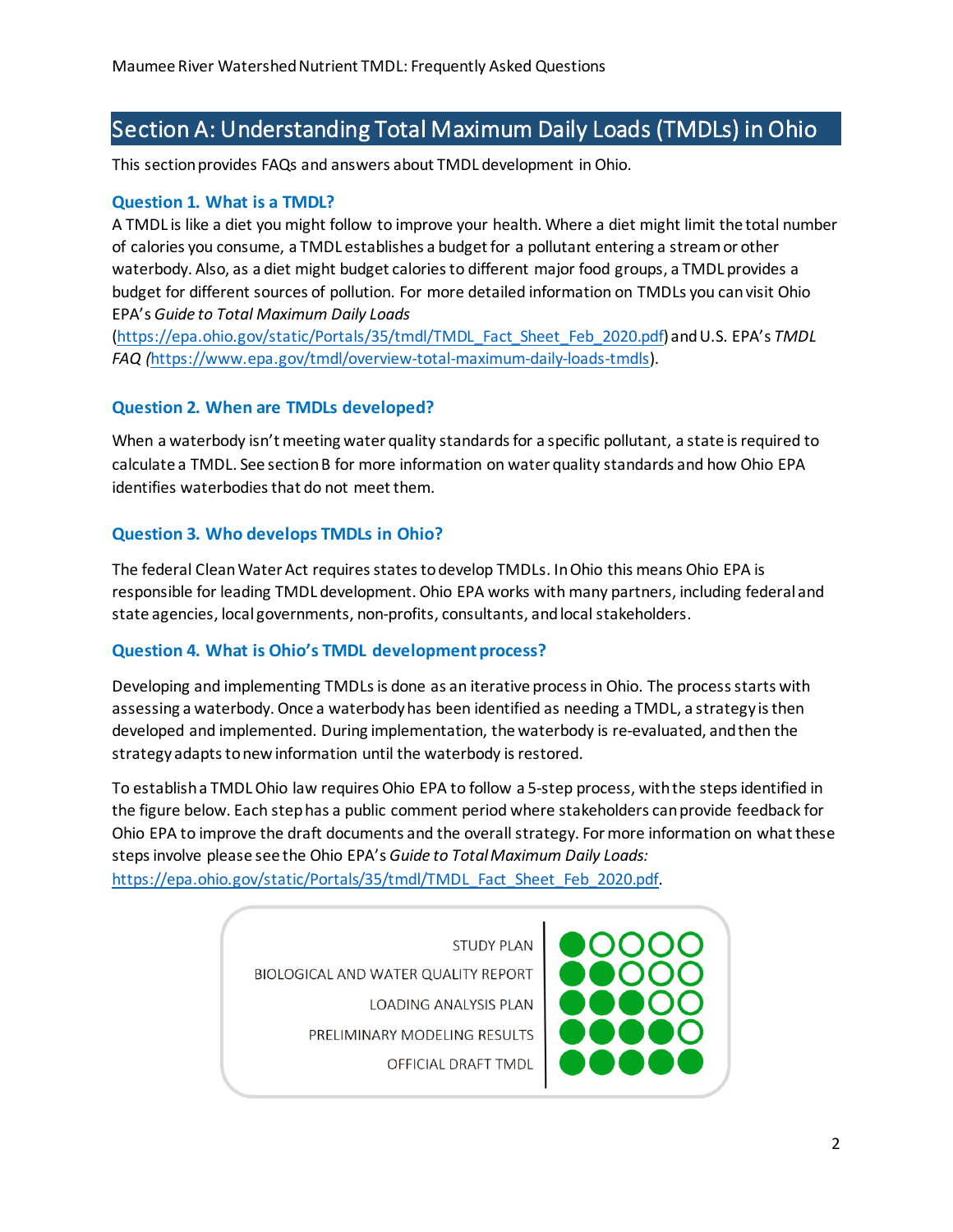#### **Question 5. How can I participate in the TMDL process?**

Most importantly get involved! Restoration strategies are most effective when there is local support. Local governments, producers, community organizations, park districts, watershed groups, and more local resources offer opportunities to participate in restoration efforts.

Once you are involved consider subscribing to Ohio EPAs TMDL listservs to get updates on specific projects[: ohioepa.custhelp.com/ci/documents/detail/2/subscriptionpage.](https://ohioepa.custhelp.com/app/utils/login_form/redirect/account%252Fprofile?p_ptaid=fUQUKZLTlrJ4aF9t6agHj%7Eey8V8TAw8e2cHeSZzFOII2MCIV_wQy%7EPhOWanqh1SVhtM_Psvn8qqsfX15lsatw40TNRhPFkdCtfmaL6%7EYabjMn8M050kq9JQg%21%21)

#### **Question 6. Where can I find information about TMDLs for specific waterbodies in Ohio?**

Ohio EPA provides information about TMDLs within a specific area of land that drains into a lake or streamcalled a watershed. To learn more about TMDLs in specific Ohio watersheds, you can visit Ohio EPA's TMDL Program website a[t https://epa.ohio.gov/wps/portal/gov/epa/divisions-and](https://epa.ohio.gov/wps/portal/gov/epa/divisions-and-offices/surface-water/reports-data/total-maximum-daily-load-tmdl-program)[offices/surface-water/reports-data/total-maximum-daily-load-tmdl-program.](https://epa.ohio.gov/wps/portal/gov/epa/divisions-and-offices/surface-water/reports-data/total-maximum-daily-load-tmdl-program) A clickable map of Ohio's watersheds will direct you to more information on the watershed, including any available TMDL reports.

# <span id="page-2-0"></span>Section B: Understanding Water Quality in Ohio

This section provides FAQs and answers related to understanding water quality in Ohio. This information clarifies what drives the need for the Maumee Watershed Nutrient TMDL.

#### **Question 1. What are water quality standards?**

Water quality standards are provisions that describe the desired condition of lakes, rivers, and other surface waters. They establish the legal basis for regulating pollutants entering surface water and are required by the federal Clean Water Act.

U.S. EPA provides more information about water quality standards at: [epa.gov/standards-water-body](https://www.epa.gov/standards-water-body-health/what-are-water-quality-standards)[health/what-are-water-quality-standards](https://www.epa.gov/standards-water-body-health/what-are-water-quality-standards).

#### **Question 2. What are Ohio's water quality standards?**

Ohio has adopted water quality standards to protect surface waters for use by humans and wildlife. There are four components to Ohio's water quality standards:

- 1) **Beneficial use designations**identify the desired condition for aquatic life, recreation, agriculture, industry, and the protection of public water supplies.
- 2) **Narrative "free-froms"** are general water quality criteria for all surface waters that state all waters shall be free from sludge, floating debris, oil and scum, color and odor producing materials, substances that are harmful to human, animal, or aquatic life, and nutrients in concentrations that may cause algal blooms.
- 3) **Numeric criteria** establishconcentrations of chemicals and degree of aquatic life toxicity allowable in a water body without adversely impacting its beneficial uses.
- 4) **Antidegradation provisions**describe the conditions under which water quality may be lowered in surface waters and requires that existing beneficial uses are maintained and protected.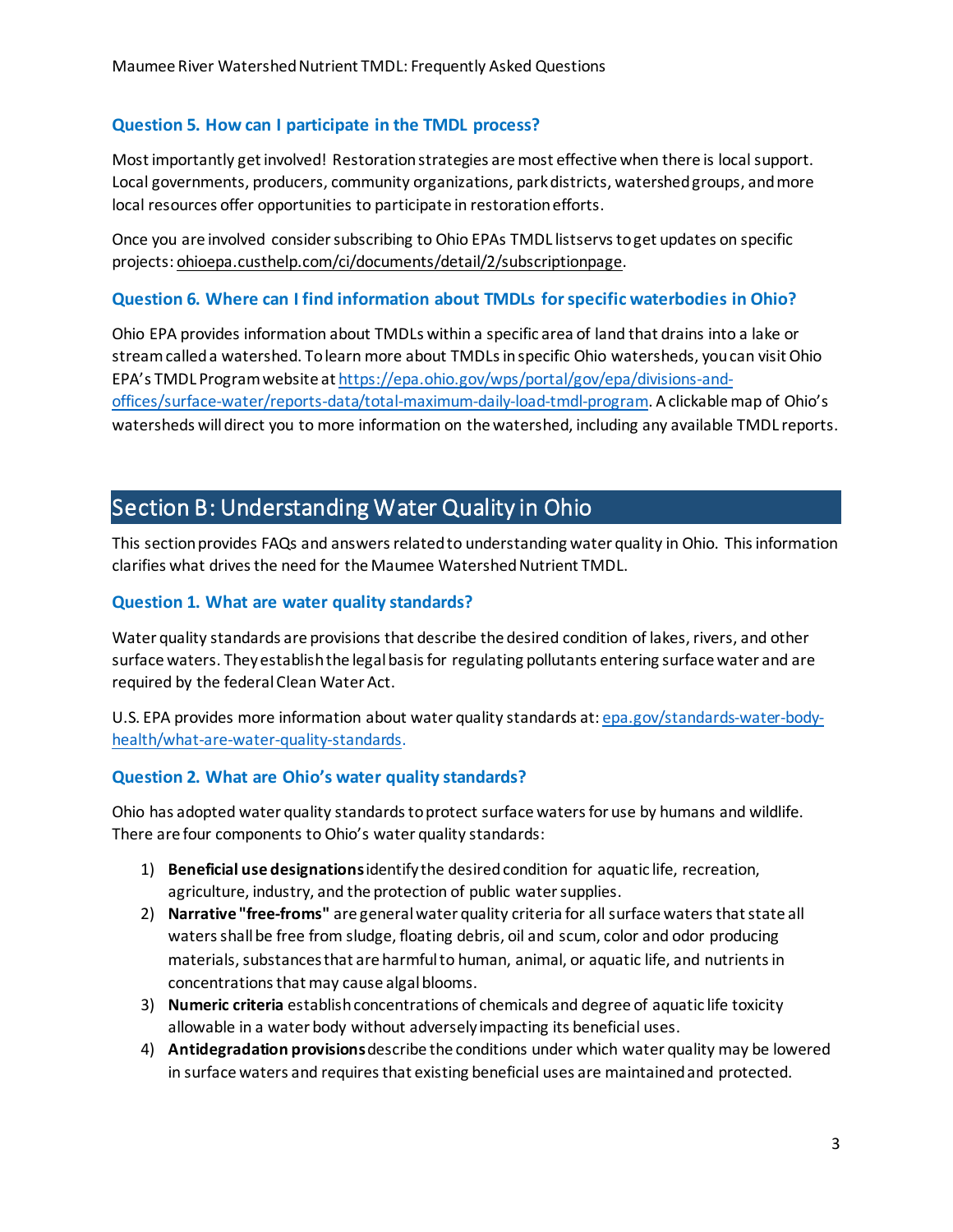More information on Ohio EPA's Water Quality Standards Program is available at [https://epa.ohio.gov/wps/portal/gov/epa/divisions-and-offices/surface-water/reports-data/water](https://epa.ohio.gov/wps/portal/gov/epa/divisions-and-offices/surface-water/reports-data/water-quality-standards-program)[quality-standards-program.](https://epa.ohio.gov/wps/portal/gov/epa/divisions-and-offices/surface-water/reports-data/water-quality-standards-program)

# **Question 3. How does Ohio EPA report which waterbodies do and do not meet water quality standards?**

The federal Clean Water Act requires each state to publish a water quality monitoring and assessment report that identifies which waterbodies do or do not meet water quality standards. Waterbodies that do not meet water quality standards are referred to as impaired waterbodies.

Every two years, Ohio EPA publishes *Ohio's Integrated Water Quality Monitoring and Assessment Report*. This report identifies impaired waterbodies that require the development of TMDLs to help the waterbody meet its water quality standards over time.

You can find more information on *Ohio's Integrated Water Quality Monitoring and Assessment Report* at [https://epa.ohio.gov/wps/portal/gov/epa/divisions-and-offices/surface-water/reports-data/ohio](https://epa.ohio.gov/wps/portal/gov/epa/divisions-and-offices/surface-water/reports-data/ohio-integrated-water-quality-monitoring-and-assessment-report)[integrated-water-quality-monitoring-and-assessment-report](https://epa.ohio.gov/wps/portal/gov/epa/divisions-and-offices/surface-water/reports-data/ohio-integrated-water-quality-monitoring-and-assessment-report).

# <span id="page-3-0"></span>Section C: Maumee River Watershed Nutrient TMDL

This section provides FAQs and answers specifically related to the Maumee Watershed Nutrient TMDL.

#### <span id="page-3-1"></span>C.1. Water Quality Impairment

This section provides FAQs and answers about impairments in the western basin of Lake Erie that have required the need for the Maumee Watershed Nutrient TMDL.

### **Question 1. Why is the western basin of Lake Erie impaired?**

Large algal blooms and especially harmful algal blooms (HABs) associated with toxin producing cyanobacteria have degraded water quality in the western basin of Lake Erie. Ohio EPA has identified impacts to the use of the western basin of Lake Erie for recreation, drinking water, and sustaining diverse aquatic life.

#### **Question 2. What causes HABs in the western basin of Lake Erie?**

Excess nutrients, specifically phosphorus, cause HABs in the western basin of Lake Erie. Nutrients entering the western basin of Lake Erie come from a variety of sources and tributaries. The springtime phosphorus load from the Maumee River watershedis a primary contributor affecting HABs.

#### **Question 3. Where are the HABs in the western basin of Lake Erie?**

The size and location of HABs vary seasonally and year-to-year. However, Ohio EPA has documented impacts throughout the western basin of Lake Erie. The figure below shows the different areas within the western basin that Ohio EPA evaluates. All of these areas have been affected by HABs.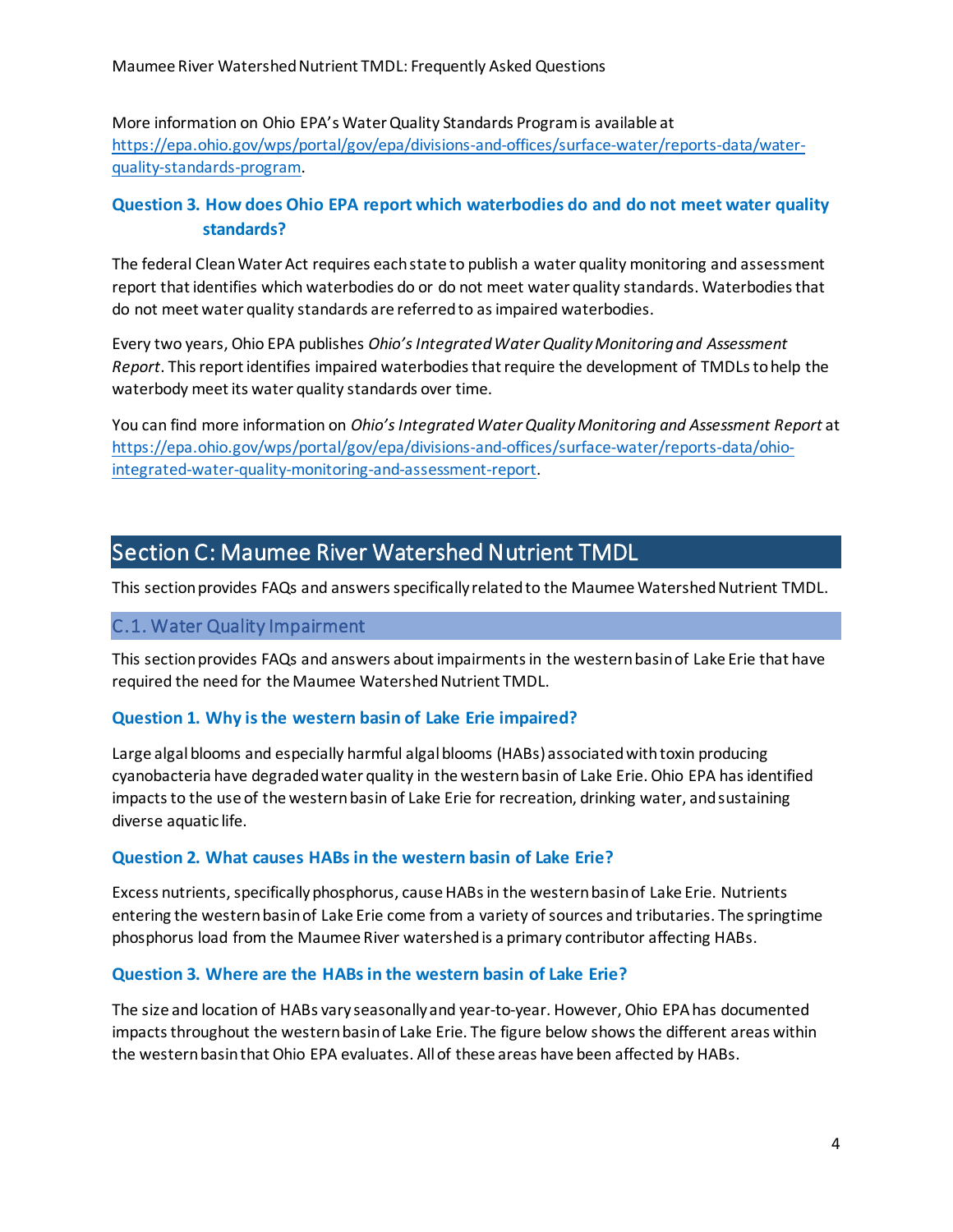

### <span id="page-4-0"></span>C.2. TMDL Geographic Scope

This section provides FAQs and answers about the geographic scope of the Maumee Watershed Nutrient TMDL.

# **Question 1. If this TMDL project is supposed to address HABs in the western basin of Lake Erie, why is it called the Maumee Watershed Nutrient TMDL?**

The Maumee River watershed is connected to Lake Erie. Nutrients that run off the land throughout the Maumee River watershed drain to the western basin of Lake Erie. The Maumee River watershed land cover is predominantly comprised of cultivated crops with some urban development, hay and pasture lands, and forest. Excessive nutrients from these areas, specifically phosphorus in the springtime, travel to the western basin of Lake Erie and cause HABs. To reduce HABs in the western basin of Lake Erie, sources contributing excessive nutrient loading to the Maumee River must reduce their nutrient contributions. This is why the Maumee Watershed Nutrient TMDL is referred to by Ohio EPA as a *farfield* TMDL.

#### **Question 2. What area does the Maumee River watershed include?**

The Maumee River watershed is predominantly located in northwestern Ohio, with portions in Michigan and Indiana. It drains a total of 5,024 square miles in Ohio, including all or part of 18 counties. Major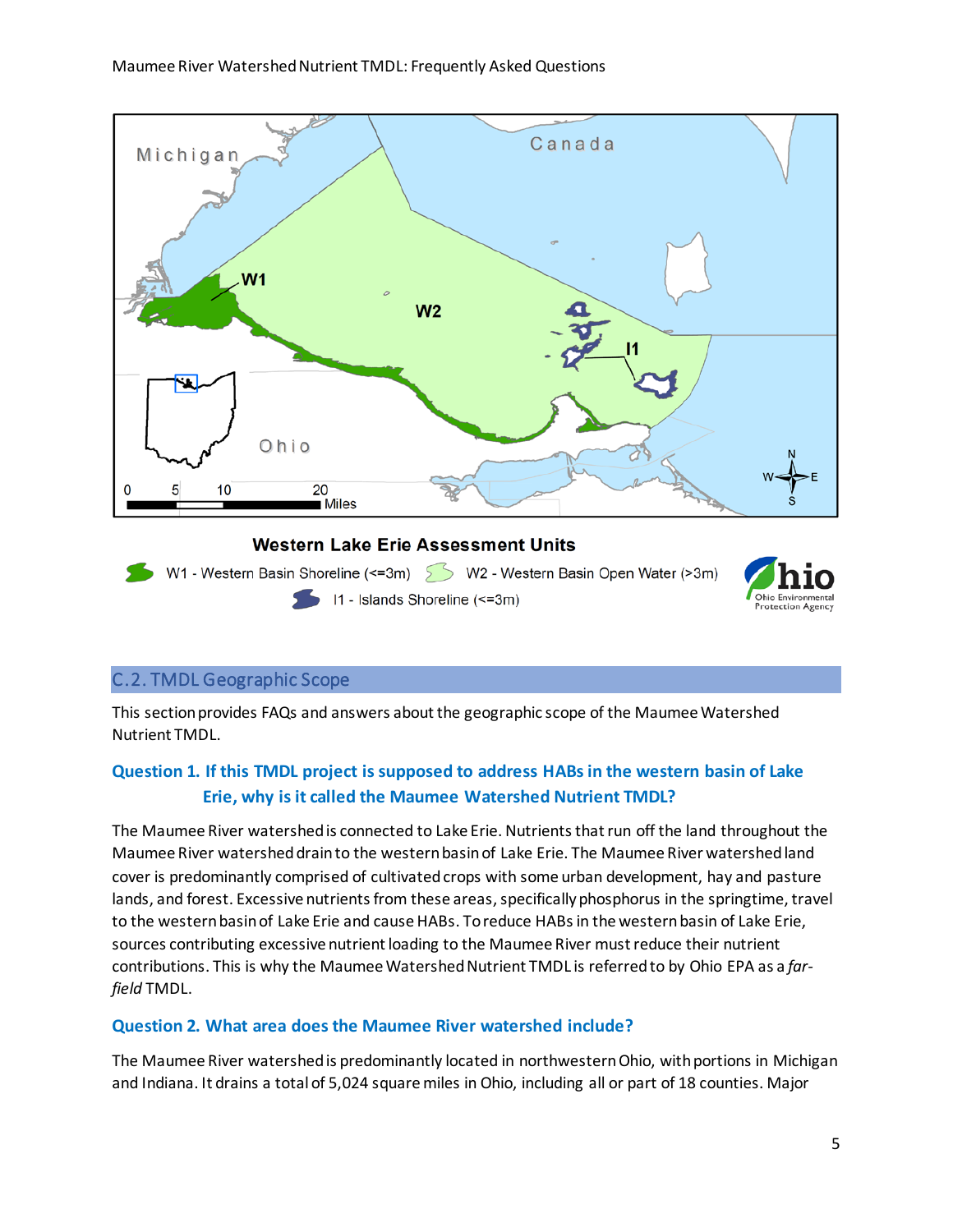municipalities in the watershed include Toledo, Defiance, Findlay, Lima, Van Wert, Napoleon, and Perrysburg. The Maumee River watershed drains to the Western Lake Erie Basin.

# **Question 3. How is a far-field TMDL for the Western Lake Erie Basin different from near-field TMDLs in the Maumee River watershed?**

A *near-field* TMDL looks at local water quality impairments caused by nearby sources. For decades, Ohio EPA has developed near-field TMDLs to address local impairments across the state. There are many near-field TMDLs for local water quality impairments within the Maumee River watershed. You can find information on near-field TMDLs in the Maumee River watershed at [epa.ohio.gov/wps/portal/gov/epa/divisions-and-offices/surface-water/reports-data/maumee-river](https://epa.ohio.gov/wps/portal/gov/epa/divisions-and-offices/surface-water/reports-data/maumee-river-watershed)[watershed.](https://epa.ohio.gov/wps/portal/gov/epa/divisions-and-offices/surface-water/reports-data/maumee-river-watershed)

The Maumee Watershed Nutrient TMDL focuses on limiting upstream sources of nutrients causing downstream impairments in the western basin of Lake Erie.

#### <span id="page-5-0"></span>C.3. TMDL Process and Stakeholder Participation

This section provides FAQs and answers about stakeholder participation in the development and implementation of the Maumee Watershed Nutrient TMDL.

## **Question 1. How do I find out about the current status of the Maumee Watershed Nutrient TMDL?**

Updated information about each step of the Maumee Watershed Nutrient TMDL can be found on the *TMDL Project Schedule* drop-down on the *Maumee Watershed Nutrient TMDL* tab at [https://epa.ohio.gov/wps/portal/gov/epa/divisions-and-offices/surface-water/reports-data/maumee](https://epa.ohio.gov/wps/portal/gov/epa/divisions-and-offices/surface-water/reports-data/maumee-river-watershed)[river-watershed.](https://epa.ohio.gov/wps/portal/gov/epa/divisions-and-offices/surface-water/reports-data/maumee-river-watershed) Links to draft and final documents as well as information from outreach events will be posted on the site.

# **Question 2. What are the outreach modules on Ohio EPA's Maumee Watershed Nutrient TMDL website?**

Public involvement and stakeholder outreach for the Maumee Watershed Nutrient TMDL began in October 2020. As part of the public involvement and stakeholder outreach, Ohio EPA developed three outreach module presentations to explain the progress of this TMDL.

- **Module 1** (Feb. 18, 2021): Overview of Ohio's TMDL Process and Near-field versus Far-field TMDLs
	- **Video:** <https://www.youtube.com/watch?v=sysR7nq9xkw>
	- **Presentation Slides**: <https://epa.ohio.gov/static/Portals/35/tmdl/MaumeeNutrient/Outreach-Event-Mod1.pdf>
- **Module 2** (June 4, 2021): Overview of the Study Plan and Technical Support Documents that Generally Compose TMDL Steps 1 and 2
	- **Video:** <https://youtu.be/mPM16l6RFr0>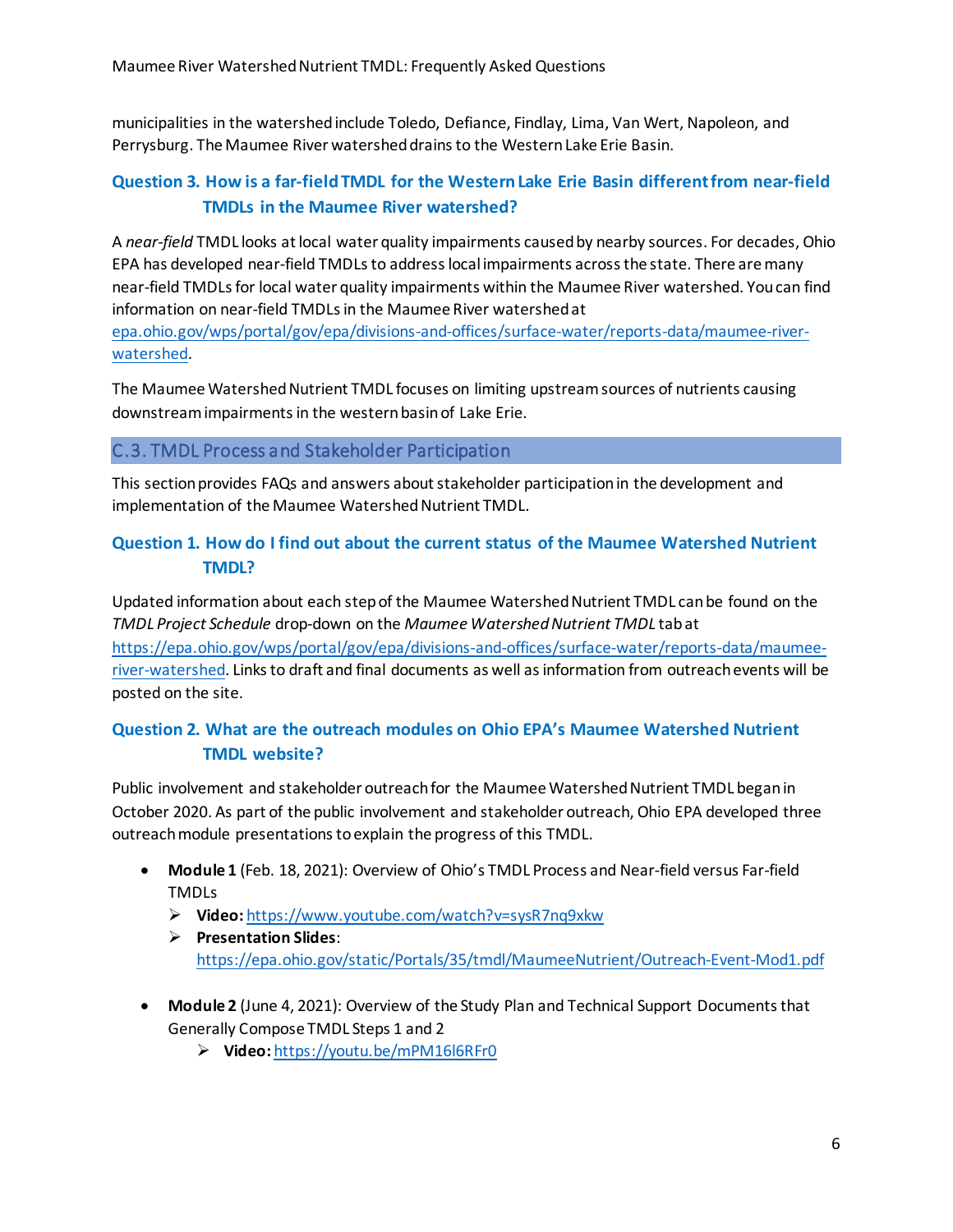**Presentation Slides:** [https://epa.ohio.gov/static/Portals/35/tmdl/MaumeeNutrient/Outreach-Event-](https://epa.ohio.gov/static/Portals/35/tmdl/MaumeeNutrient/Outreach-Event-Mod2.pdf)[Mod2.pdf](https://epa.ohio.gov/static/Portals/35/tmdl/MaumeeNutrient/Outreach-Event-Mod2.pdf)

#### • **Module 3** (Sept. 9, 2021): Synopsis of Ongoing Nutrient Reduction Efforts Across the Watershed.

- **Video:** <https://youtu.be/DmuGg7vlSSg>
- **Presentation Slides:** [https://epa.ohio.gov/static/Portals/35/tmdl/MaumeeNutrient/Outreach-Event-](https://epa.ohio.gov/static/Portals/35/tmdl/MaumeeNutrient/Outreach-Event-Mod3.pdf)[Mod3.pdf](https://epa.ohio.gov/static/Portals/35/tmdl/MaumeeNutrient/Outreach-Event-Mod3.pdf)

#### **Question 3. Are other organizations or groups besides Ohio EPA working on the TMDL?**

Ohio EPA is collaborating extensively with the Ohio Department of Agriculture (ODA), the Ohio Department of Natural Resources (ODNR), and the Ohio Lake Erie Commission as we develop the TMDL. Also, while Ohio EPA's Maumee River Watershed TMDL is Ohio-specific, state and other organizationsin Michigan and Indiana are working on nutrient reductions in those parts of the watershed. Many other groups and organizations are involved in researchand implementation efforts in the region. Ohio's state agencies have collaborated extensively in these efforts, and they will be consideredas the TMDL is developed.

#### **Question 4. Where can I access the list of references being used in the TMDL?**

All documents published in response to the project will have a comprehensive list of references. Ohio EPA shared a reference list handout at the March 1, 2022, webinar which includes a list of sources being used as references in the TMDL. The webinar can be accessed at [https://epa.ohio.gov/divisions-and](https://epa.ohio.gov/divisions-and-offices/surface-water/reports-data/maumee-river-watershed)[offices/surface-water/reports-data/maumee-river-watershed.](https://epa.ohio.gov/divisions-and-offices/surface-water/reports-data/maumee-river-watershed) Most of these references are publicly available through internet searches or by contacting university libraries.

Ohio EPA welcomes submittal of additional references or information on ongoing work by emailing [EPATMDL@epa.ohio.gov.](mailto:EPATMDL@epa.ohio.gov)

#### <span id="page-6-0"></span>C.4. Questions about Phosphorus

This section provides FAQs and answers about sources of phosphorus in the Maumee River watershed that contribute to HABs in Lake Erie.

# **Question 1. What is the difference between total phosphorus (TP) and dissolved reactive phosphorus (DRP)?**

Total phosphorus is made up of dissolved phosphorus (the phosphorus that remains in water after that water has been filtered to remove particulate matter) and particulate phosphorus (phosphorus attached to the particulate matter). Dissolved phosphorus stays in the water column and is readily available to promote the growth of algal blooms. To learn more about the different types of phosphorus and the impact on Lake Erie algae, you can visit the National Center for Water Quality Research (NCWQR) website on Lake Erie algae a[t lakeeriealgae.com/different-types-of-phosphorus/.](http://lakeeriealgae.com/different-types-of-phosphorus/)

#### **Question 2. What sources in the Maumee River watershed contribute phosphorus?**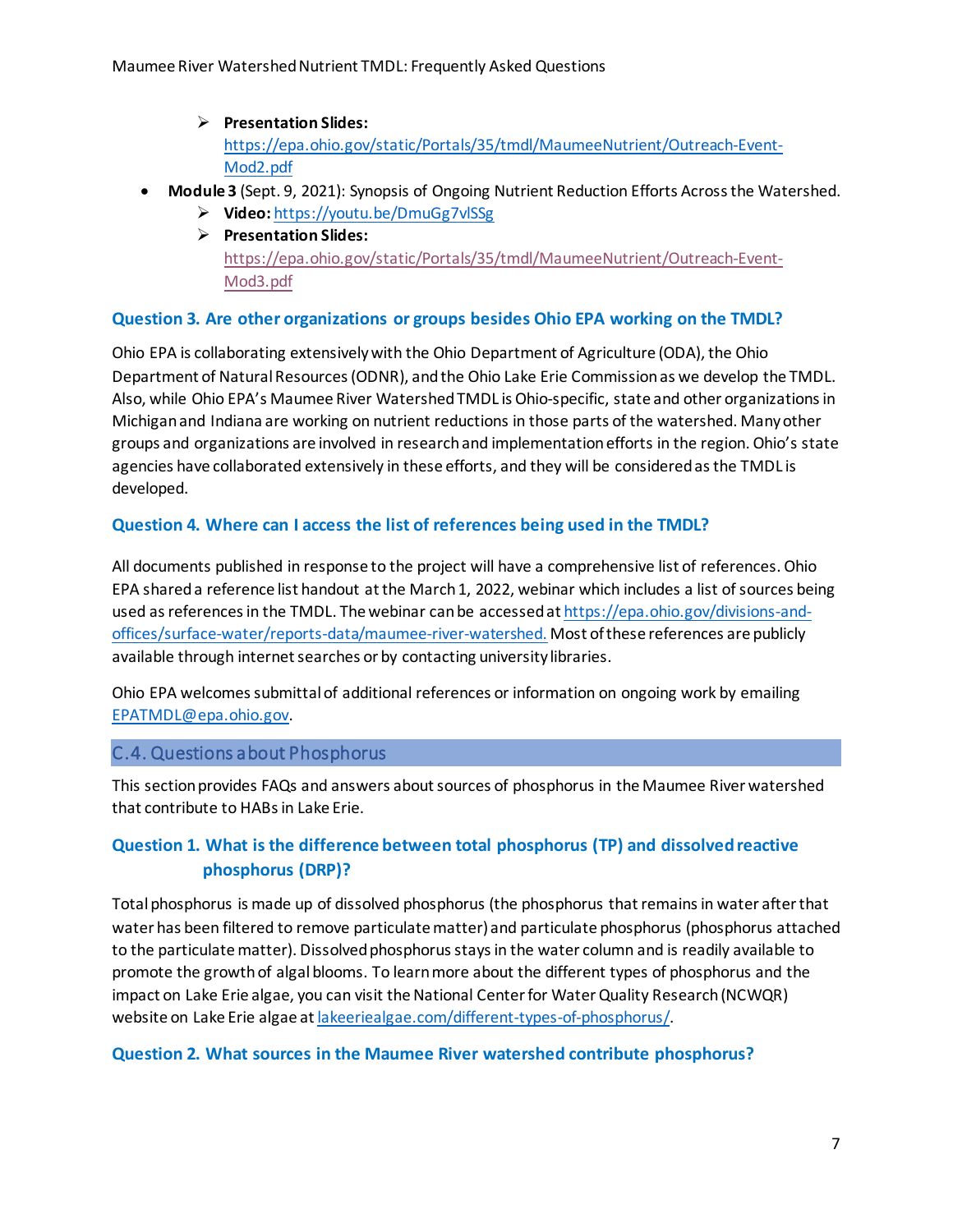Two broad categories of sources in the Maumee River watershed contribute to the overall phosphorus load: point sources and nonpoint sources.

**Point sources** are regulated under the Clean Water Act through National Pollutant Discharge Elimination System (NPDES) permits. Point sources that contribute phosphorus in the Maumee River watershed include municipal wastewater treatment plants, industrial facilities, municipal separate storm sewer systems (MS4s), and combined sewer overflows (CSOs), as well as concentrated animal feeding operations (CAFOs).

**Nonpoint sources**, or NPS, are more diffuse sources of pollution that are associated with runoff and drainage from the landscape. Nonpoint sources that contribute phosphorus in the Maumee River watershed include agricultural runoff, urban or rural community runoff, channel and upland erosion, and natural sources.

To learn more about the sources of phosphorus you can watch the recording of the webinar from March 1, 2022, and access the slides from that event on the Maumee River TMDL webpage: [epa.ohio.gov/divisions-and-offices/surface-water/reports-data/maumee-river-watershed](https://epa.ohio.gov/divisions-and-offices/surface-water/reports-data/maumee-river-watershed).

# **Question 3. What is the most significant source of phosphorus in the Maumee River watershed?**

The Maumee River Watershed Nutrient TMDL will consider all sources of phosphorus. A previous study, *Promoting Safe and Clean Drinking Water in Lake Erie: Ohio's Domestic Action Plan 2020 to Address Nutrients*, estimates that the nonpoint sources in the Maumee River watershed contribute 88 percent of the phosphorus load. As discussed in the previous response, nonpoint source is a broad category of sources originating diffusely from the landscape. In the Maumee River watershed, much of that landscape is utilized for agricultural production. Ohio's Domestic Action Plan and other efforts to promote phosphorus reduction in the Maumee River watershedhave consistently emphasized the importance of addressing agricultural sources in the Maumee River watershedalong with the other nonpoint source categories noted in Question 2 above.

To read the full Domestic Action Plan, you can go to

[https://lakeerie.ohio.gov/wps/portal/gov/lec/planning-and-priorities/02-domestic-action-plan/02](https://lakeerie.ohio.gov/wps/portal/gov/lec/planning-and-priorities/02-domestic-action-plan/02-domestic-action-plan) [domestic-action-plan.](https://lakeerie.ohio.gov/wps/portal/gov/lec/planning-and-priorities/02-domestic-action-plan/02-domestic-action-plan)

# **Question 4. How will Ohio EPA identify and evaluate Maumee River watershed nonpoint sources (NPS) in the TMDL analysis of sources contributing to the phosphorus load?**

The diffuse nature of NPS loads makes monitoring the load directly more challenging than point sources. NPS resource managers utilize many tools to identify critical resource needs during planning efforts. Ohio EPA will rely on existing NPS data and information to identify and evaluate NPS categories at a broad scale by type of land use such as agriculture, urban or rural community, and natural sources. The data will inform implementation efforts but the TMDL will not provide specific allocations to discrete NPS. This approach will provide flexibility in identifying appropriate management practices to reduce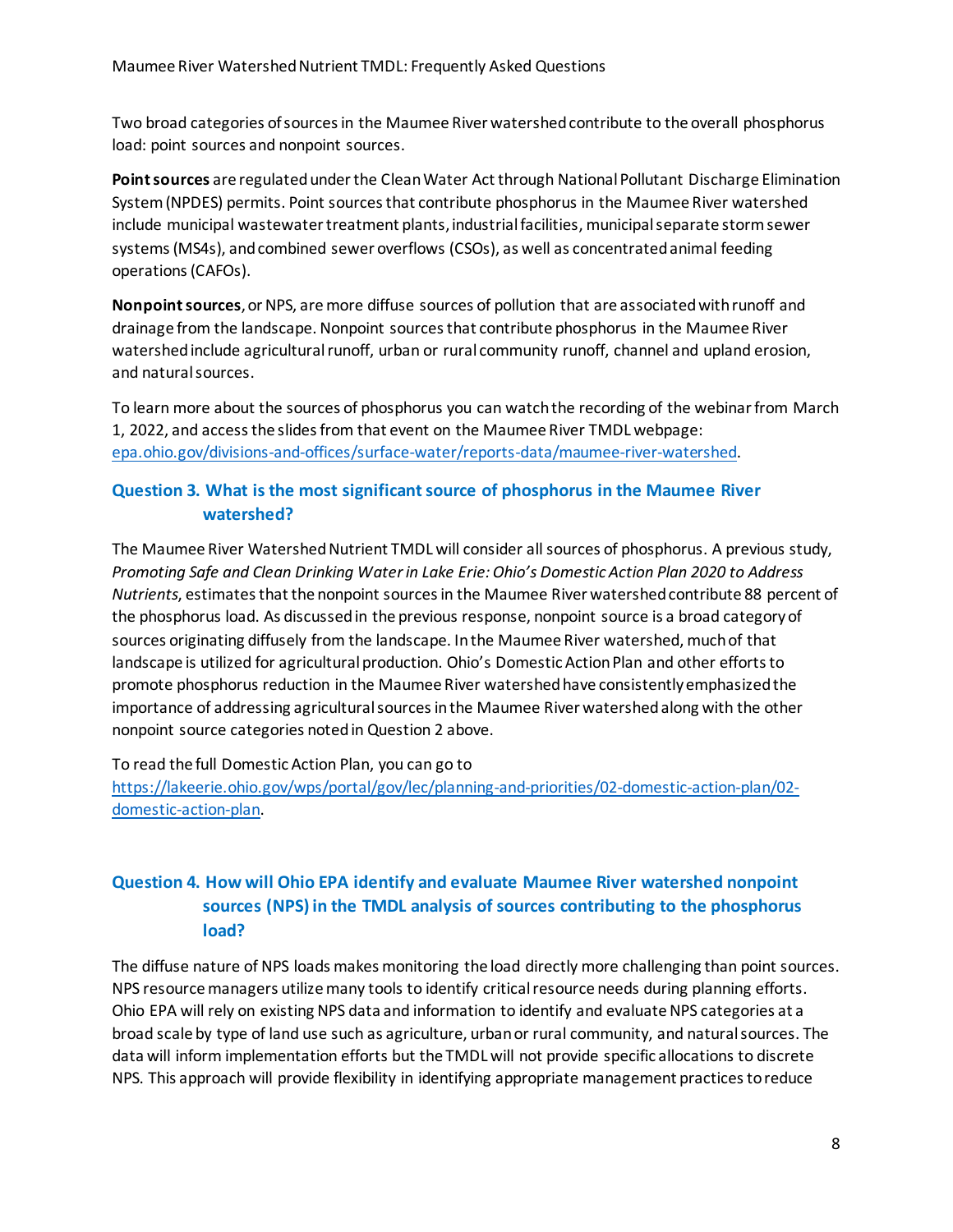phosphorus from NPS. The evaluation tools are continuously improving and vary by the scale of the planning effort, so flexibility is needed to react to new information as it becomes available.

One approach that has been used in source assessment is the identification of Critical Source Areas (CSAs) where phosphorus loads are elevated. Methods for CSA identification include SWAT modeling, water quality monitoring, watershed surveys, and other studies. Depending on the approach taken and assumptions made to identify CSAs, different resource concerns might be highlighted. CSA analyses can help match resourcesto priority areas that will maximize the value of conservation practices.

# **Question 5. How will the Maumee Watershed Nutrient TMDL address phosphorus in the soils from past activities referred to as legacy phosphorus?**

Legacy phosphorus does not have one definition in the watershed but generally it is used in reference to phosphorus in soils from past activities. Sometimesit refers to specific areas where past activities have resulted in a build-up of phosphorus in the soil beyond what is needed to optimize crop yields. Legacy phosphorus is considered under the nonpoint source category in the Maumee Watershed Nutrient TMDL. The source assessment that will be completed for the TMDL will evaluate the role of legacy phosphorus as part of the total nonpoint source load. Identifying legacy phosphorus and characterizing itsrole in watershed loading is complex because it is influenced not only by soil phosphorus levels but also by the movement of phosphorus from the surface and subsurface to tile drains, ditches, and streams.

The Maumee River watershed is a focal point of emerging research aimed at furthering the understanding of the role of legacy phosphorus. Researchers at The Ohio State University are engaged in a five year study on the subject[: https://news.osu.edu/new-study-will-track-ways-to-cut-runoff-from](https://news.osu.edu/new-study-will-track-ways-to-cut-runoff-from-elevated-phosphorus-fields/)[elevated-phosphorus-fields/.](https://news.osu.edu/new-study-will-track-ways-to-cut-runoff-from-elevated-phosphorus-fields/)

### <span id="page-8-0"></span>C.5. TMDL Modeling Approach

This section provides FAQs and answers about the modeling approach chosen by Ohio EPA for the Maumee Watershed Nutrient TMDL.

# **Question 1. What does Ohio EPA consider when choosing the modeling approach for the Maumee Watershed Nutrient TMDL?**

The 'best' modeling approach depends on the type of impairment, pollutant source, data availability, and how the pollutant travels through the watershed. Ohio EPA also takesinto consideration ongoing efforts in the watershed, previous TMDL analyses, the questions to be answered by a model, and the amount of effort required to complete the model. After weighing the strengths and weaknesses of different modeling approaches, Ohio EPA selecteda data-driven mass balance method for the Maumee Watershed Nutrient TMDL.

#### **Question 2. What is a mass balance approach?**

A mass balance approach is a data-driven approach to determine the total pollutant loading to a watershed from a variety of sources to help determine the most effective management approaches. Ohio EPA has conducted mass balance studies of nutrients draining to Lake Erie and the Ohio River from